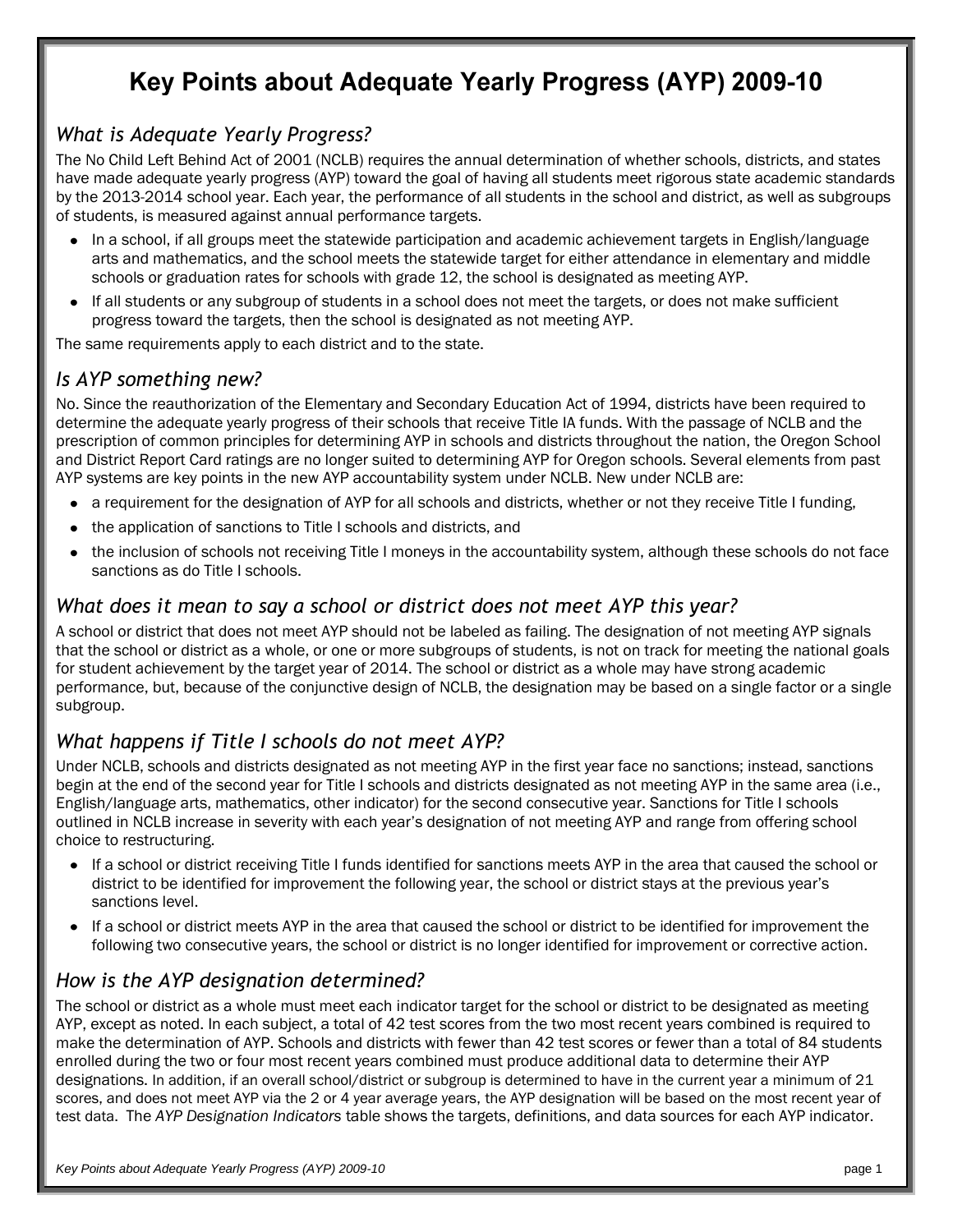# AYP Designation Indicators

| Indicator                                                                                                                                                       | <b>NCLB</b><br><b>Requirement</b>                                                               | <b>Oregon Target and Definition</b>                                                                                                                                                                                                                                                                                                                                                                                                                                                                                                                                                                                  | <b>Data Source</b>                                                                                                                                                                                          |
|-----------------------------------------------------------------------------------------------------------------------------------------------------------------|-------------------------------------------------------------------------------------------------|----------------------------------------------------------------------------------------------------------------------------------------------------------------------------------------------------------------------------------------------------------------------------------------------------------------------------------------------------------------------------------------------------------------------------------------------------------------------------------------------------------------------------------------------------------------------------------------------------------------------|-------------------------------------------------------------------------------------------------------------------------------------------------------------------------------------------------------------|
| Participation in<br>statewide<br>assessments                                                                                                                    | 95%                                                                                             | <b>95%</b> of all students in school or district or state<br>Number of valid test scores from all students enrolled in<br>the school on the first school day in May divided by (The<br>expected number of tests from students enrolled on the<br>first school day in May - the number of students without<br>test scores that were not enrolled during the testing<br>window(s) for the assessment - the number of records<br>from students with administration code of 6 (Home<br>Schooled/Foreign Exchange students - the number of<br>students experiencing a health emergency throughout<br>the testing window)) | <b>Third Period Cumulative</b><br><b>Annual Daily</b><br>Membership (ADM)<br>Collection for 2009-2010<br>and Oregon Assessment<br>of Knowledge and Skills<br>(OAKS) results for 2009-<br>2010 and 2008-2009 |
| <b>Academic Status</b>                                                                                                                                          | Baseline: 2000-2001<br>+2001-2002<br>performance of<br>students at 20th<br>percentile statewide | English Language Arts (ELA) 60% = Reading OAKS<br>Math 59% = Math OAKS<br>Number of test scores that meet or exceed state<br>standards divided by number of test scores from<br>students enrolled for a full academic year on the first<br>school day in May                                                                                                                                                                                                                                                                                                                                                         | <b>Third Period Cumulative</b><br>ADM Collection for 2009-<br>2010 and OAKS results<br>for 2009-2010 and<br>2008-2009 from<br>students enrolled for a<br>full academic year                                 |
| <b>Academic Growth</b><br>(Required only if<br>Academic Status target<br>is not met.)                                                                           | Safe Harbor                                                                                     | From prior year to current year, reduce by 10% the<br>number of test scores not meeting standards.<br>The percentage of 2009-2010 test scores meeting<br>standards compared to the percentage of 2008-2009<br>test scores meeting standards                                                                                                                                                                                                                                                                                                                                                                          | <b>Third Period Cumulative</b><br>ADM Collection for 2009-<br>2010 and OAKS results<br>for 2009-2010 and<br>2008-2009 from<br>students enrolled for a<br>full academic year                                 |
| Attendance for<br>elementary and<br>middle schools.<br>(Required for subgroups<br>only if Academic Status<br>target is not met.)                                | <b>Other Academic</b><br>Indicator                                                              | 92.0% Equivalent to Satisfactory student behavior<br>rating on Oregon School and District Report Cards.<br>Total days students in grades 1-12 are present divided<br>by (total days present + total days absent)                                                                                                                                                                                                                                                                                                                                                                                                     | <b>Third Period Cumulative</b><br>ADM Collection for 2009-<br>2010 and<br>Annual ADM collection<br>for 2008-2009                                                                                            |
| <b>Graduation</b> for high<br>schools, schools<br>with grade 12, and<br>districts.<br>(Required for subgroups<br>only if Academic Status<br>target is not met.) | <b>Other Academic</b><br>Indicator                                                              | 65.0% for the on-time cohort graduation rate<br>Number of students graduating with a regular diploma<br>divided by the students entering high school in 2005-<br>2006 for the first time and graduating with a regular<br>diploma within 4 years.<br>Or alternatively,<br>68.1% of 2008-2009 one year event graduation<br>rate (known as NCES graduation rate)<br>Number of students graduating with a regular diploma<br>divided by (number of students graduating with a regular<br>diploma + number of dropouts in grades $9 - 12$ )                                                                              | Longitudinal Cohort<br><b>Tracking and Reporting</b><br>System (from multiple data<br>collections submitted by<br>districts from 2004-2005<br>through 2008-2009 and<br>surveys to districts)                |
|                                                                                                                                                                 |                                                                                                 |                                                                                                                                                                                                                                                                                                                                                                                                                                                                                                                                                                                                                      | Early Leavers,<br><b>High School Completers</b><br>and Fall Membership<br>collections for 2007-<br>2008 and 2008-2009*                                                                                      |

\* Data for 2009-2010 are not available for determining AYP for this indicator.

#### *What is safe harbor?*

Schools and districts not meeting academic status targets under NCLB may qualify as meeting AYP under the safe harbor provision of the law. Using safe harbor, a school or district or any subgroup that reduces its number of tests not meeting the standards by 10% or more, from the prior year to the current year, will be designated as meeting AYP, as long as the school, district, or subgroup also meets the target for the other academic indicator of graduation or attendance.

#### *What are the subgroups?*

Under NCLB, the subgroups identified for determining AYP are students with disabilities; Limited English Proficient; economically disadvantaged; and the major racial/ethnic groups: white, black, Hispanic, Asian/Pacific Islander, American Indian/Alaskan Native, and multi-racial/multi-ethnic.

Students with disabilities are student served at any time during the school year by a Special Education program in which students are instructed and monitored based on decisions defined by an Individualized Education Program (IEP).

*Key Points about Adequate Yearly Progress (AYP) 2009-10* page 2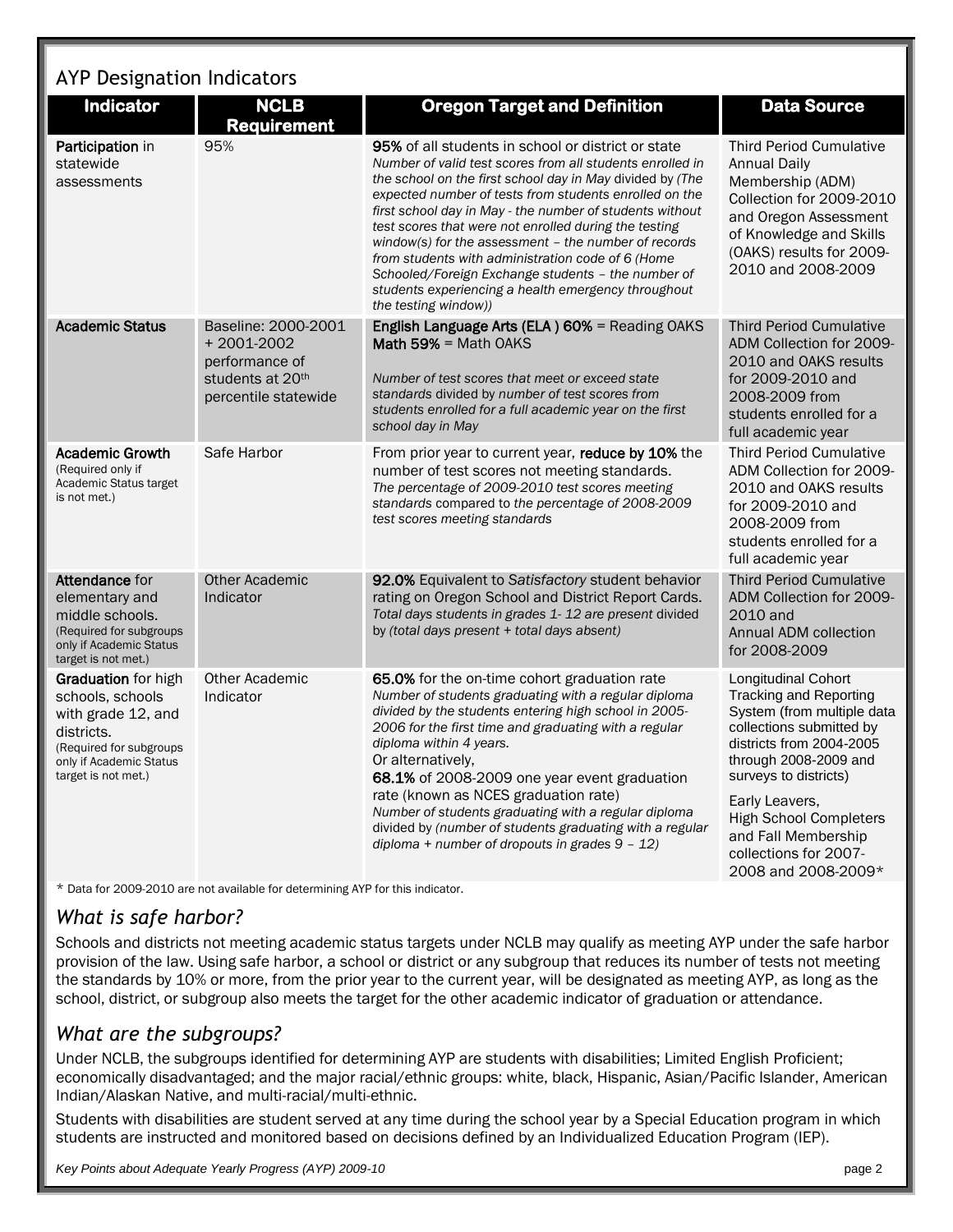Economically disadvantaged students are students eligible for free and reduced priced lunch as identified by the district in the Third Period Cumulative ADM Collection. Schools and districts not administering school lunch programs may identify economically disadvantaged students by other means.

Limited English Proficient students are identified in the NCLB English Language Proficiency Collection.

### *How is the participation rate determined?*

The AYP participation denominator reflects students enrolled on the first school day in May as identified by the district in the Third Period Cumulative ADM Collection. A participation record is generated for each required test at the grade at which the student is enrolled and filled with the highest test score to date for the student. Records from home schooled or foreign exchange students and students without a valid test score that the district identifies in Student Staging as from a student enrolled on the first school day in May who was not enrolled during the entire testing window(s) or had significant medical emergencies are removed from the participation denominator. The records for students identified in the Third Period Cumulative ADM Collection as enrolled in district special education programs are removed from the school's participation denominator. Students with valid test scores from tests at or above grade level (except for grade 8 requiring on grade level test) or from extended assessment tests are counted as participants.

## *What are the AYP academic targets for each year?*

With the goal being that all students will meet or exceed academic standards in 2013-2014 as measured by statewide assessments, each state has been required by Federal law to set annual targets for the percentage of students meeting or exceeding state academic performance standards. The targets are required to increase over time and at equal intervals, but not necessarily to increase annually. The annual academic targets for all Oregon schools are listed in the chart below by subject and school year.

| <b>School Year</b> | English/<br><b>Language Arts</b> | <b>Mathematics</b> | School Year | English/<br><b>Language Arts</b> | <b>Mathematics</b> |
|--------------------|----------------------------------|--------------------|-------------|----------------------------------|--------------------|
| 2002-2003          | 40%                              | 39%                | 2008-2009   | 60%                              | 59%                |
| 2003-2004          | 40%                              | 39%                | 2009-2010   | 60%                              | 59%                |
| 2004-2005          | 50%                              | 49%                | 2010-2011   | 70%                              | 70%                |
| 2005-2006          | 50%                              | 49%                | 2011-2012   | 80%                              | 80%                |
| 2006-2007          | 50%                              | 49%                | 2012-2013   | 90%                              | 90%                |
| 2007-2008          | 60%                              | 59%                | 2013-2014   | 100%                             | 100%               |

#### Annual Statewide Academic Targets for All Schools and Districts

## *Which test scores are included in the calculation of academic status?*

Only the scores from students enrolled for a full academic year in the school or district of enrollment on the first school day in May are included when calculating academic status.

The highest score of students enrolled at grades 3-8 with multiple scores for a test during the 2009-2010 school year will be credited to the school and district where the student was enrolled on the first school day in May 2010, even if the score was earned in another school and district.

The highest score of students enrolled at grade 10 with multiple scores for a test during the 2009-2010 school year, with scores that meet the standard earned during the 2008-2009 or 2007-2008 school year, or with scores that meet the standard on a high school test taken as an 8th grader during the 2006-2007 school year will be credited to the school and district where the student was enrolled on the first school day in May 2010, even if the score was earned in another school and district.

## *What are the other AYP academic indicators?*

Under NCLB, the other required academic indicator for determining AYP for districts and schools with grade 12 is graduation. For all other schools, Oregon selected attendance as the additional indicator. States are required to establish targets for the other academic indicators used to determine whether a school or district has met adequate yearly progress, but the targets for the other indicators are not required to increase over time.

## *Do all schools receive AYP designations each year?*

Under NCLB, AYP reports must be produced annually for all schools and districts in the state. New or reconfigured schools will receive AYP ratings as soon as two years of assessment data are available for determining if the school has met its academic achievement targets. Students enrolled in new or reconfigured schools will be included in the district's AYP

*Key Points about Adequate Yearly Progress (AYP) 2009-10* page 3